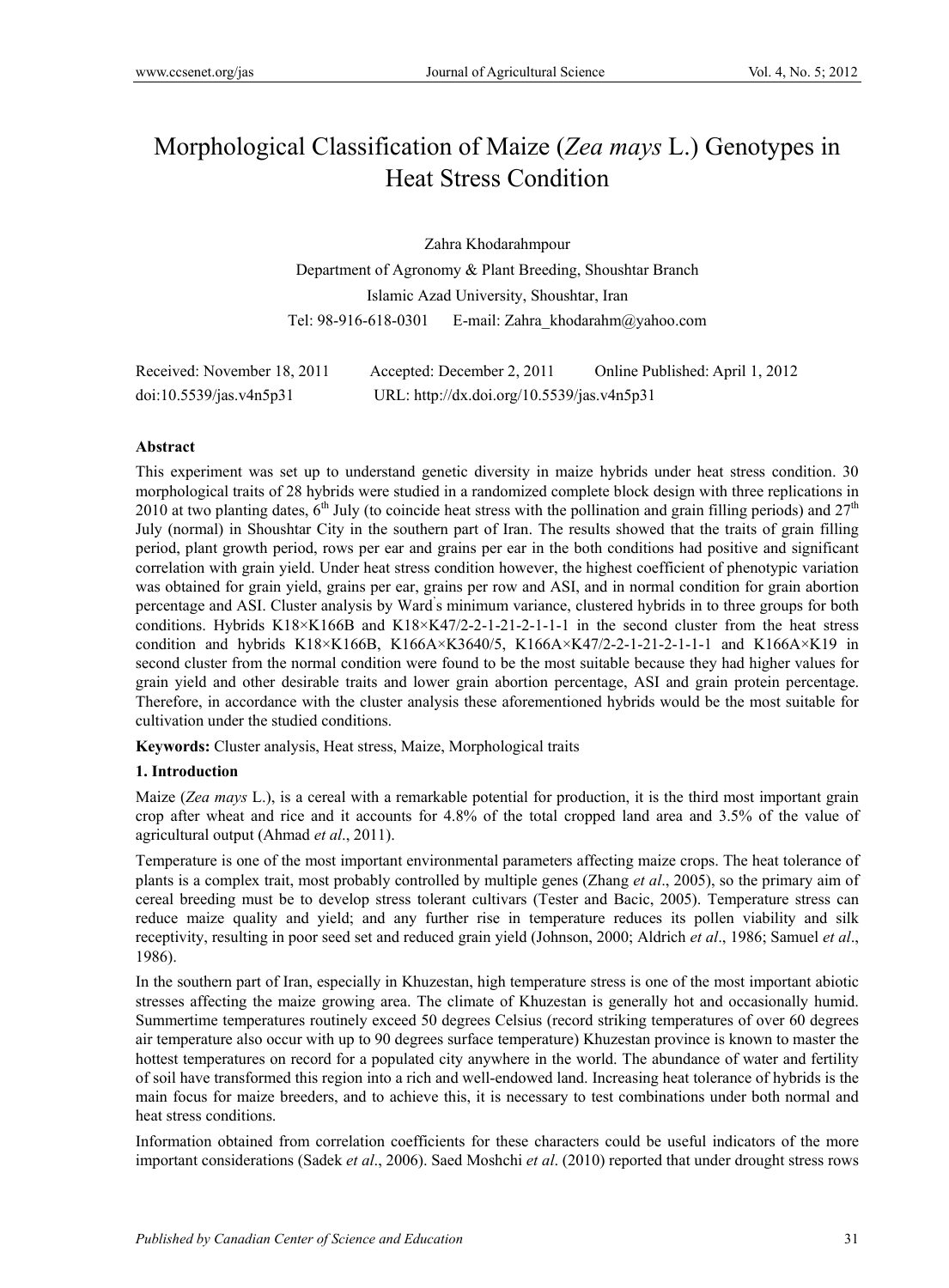per ear had the most positive correlation and grains per row had the least correlation with grain yield. Ihsan *et al*. (2005) also reported significant genetic differences for morphological traits for maize genotypes.

The strategies used in maize breeding programs (*Zea mays* L.) are frequently characterized by a decrease of genetic diversity in the pool of germplasms hence an increase in genetic evenness in cereal production (Lee, 1998). This might cause important problems, in particular an increased sensitivity to new diseases and/or decreased tolerance to high temperature or drought (Du-vick, 1989). The assessment of genetic diversity within and among populations has been the concern of several researchers in the past decade. Such assessments are especially important to plant genetic resource management programs (Bretting and Widrlechner, 1995).

Cluster analysis is a convenient method for organizing data sets so that information can be retrieved more efficiently and be easily understood without the need for complicated mathematical techniques. Data can nominally be summarized by a small number of groups of objects in a dendrogram generated by cluster analysis. Many tools are now available to study relationships among cultivars, including various types of molecular markers; however, morphological characterization is the first step in the description and classification of germplasm (Smith and Smith, 1989). Ruiz de Galarreta and Alvarez (2001) in a study of one hundred landraces of maize from Northern Spain on the basis of twenty-two morphological traits, and seventeen ecological variables associated with the collection site, the study reported that seven different groups were obtained from the cluster analysis using plant and cycle traits. Seven populations with promising breeding values were detected. Golbashy *et al*. (2010) used cluster analysis as a method of classification based on stress tolerance and susceptibility indices on grain yield in both normal and stress conditions. The hybrids were classified in to three groups with low, intra- and high extra-group similarities. Khodarahmpour and Choukan (2011) studied fifteen inbred lines and reported that under heat stress condition the highest coefficient of phenotypic variation was obtained for ASI, grains per ear, grains per row and grain yield and in normal condition for grain abortion percentage and ASI. The lines were clustered in to three groups in both conditions. Lines K166A and K166B in the third cluster from heat stress condition; and lines K19, K3651/2, K166B and K47/2-2-1-3-3-1-1-1 in the third cluster from normal condition were found to be the most suitable because they had higher values for yield and other desirable traits, therefore, good potential for use in hybridization programs.

The objectives of this study were: (1) to characterize and choose the plant traits that best explain genetic variation; and (2) to group twenty eight maize hybrids according to thirty morphological traits under normal and heat stress conditions.

# **2. Materials and Methods**

## *2.1 Study Site and Experiment Details*

The study was conducted at Shoushtar City located in Khuzestan province, Iran (32°2´ N and 48°50´ E, 150m asl) during 2010. The experiment evaluated 28 hybrids (Table 2) from a combination of eight selected inbred lines (Table 1). The hybrids were planted in two separate experiments on two planting dates;  $6<sup>th</sup>$  July (to coincide with heat stress at during pollination and grain filling periods), and  $27<sup>th</sup>$  July for normal planting. The soil type at this location was clay loam, pH= 7.6 with EC= 0.5 mmhos/cm. The experiment used a randomized complete block design with three replications and was performed in Shoushtar City in southern Iran. The plot (hybrid) was made of three rows of 9 m length with the distance between rows and hills of 75 and 20 cm, respectively. Sowing was performed by two seeds per hill and thinning 18 days after planting reduced the stand at one plant per hill. The seedlings were irrigated every five days, fertilizers were applied prior to sowing at a rate of 120 kg N ha<sup>-1</sup> and 140 kg P ha<sup>-1</sup>, and an additional side dressing of 120 kg N ha<sup>-1</sup> was applied at the six-leaf stage. Minimum and maximum air temperatures at the time of pollination were 30°C and 46°C under heat stress condition (planting date  $6<sup>th</sup>$  July) and 25<sup>o</sup>C and 38<sup>o</sup>C under normal condition (planting date 27<sup>th</sup> July) (Table 3).

# *2.2 Data Collection and Analysis*

Data on plant traits were recorded for five plants per hybrid in per plot (randomly selected). Traits included ASI (Anthesis Silking Interval), grain filling period, plant growth period, grains per row, rows per ear, grains per ear, ear diameter, cob diameter, grain depth, grain diameter, grain width, grain abortion percentage, ear height, plant height, ear-up leaves (The leaves located above the internode at which the main ear as drown), ear-down leaves (The leaves located down the internode at which the main ear as drown), total leaves, branch number, tassel length, tassel up, peduncle-In, peduncle-out, peduncle length (a stalk supporting an inflorescence, which is the part of the shoot of seed plants where flowers are formed), 1000-grain weight and hektolitr weight. Data for grain yield, grain dry matter weight, grain moisture percentage and grain protein percentage (Galicia *et al*., 2008) were also collected**.**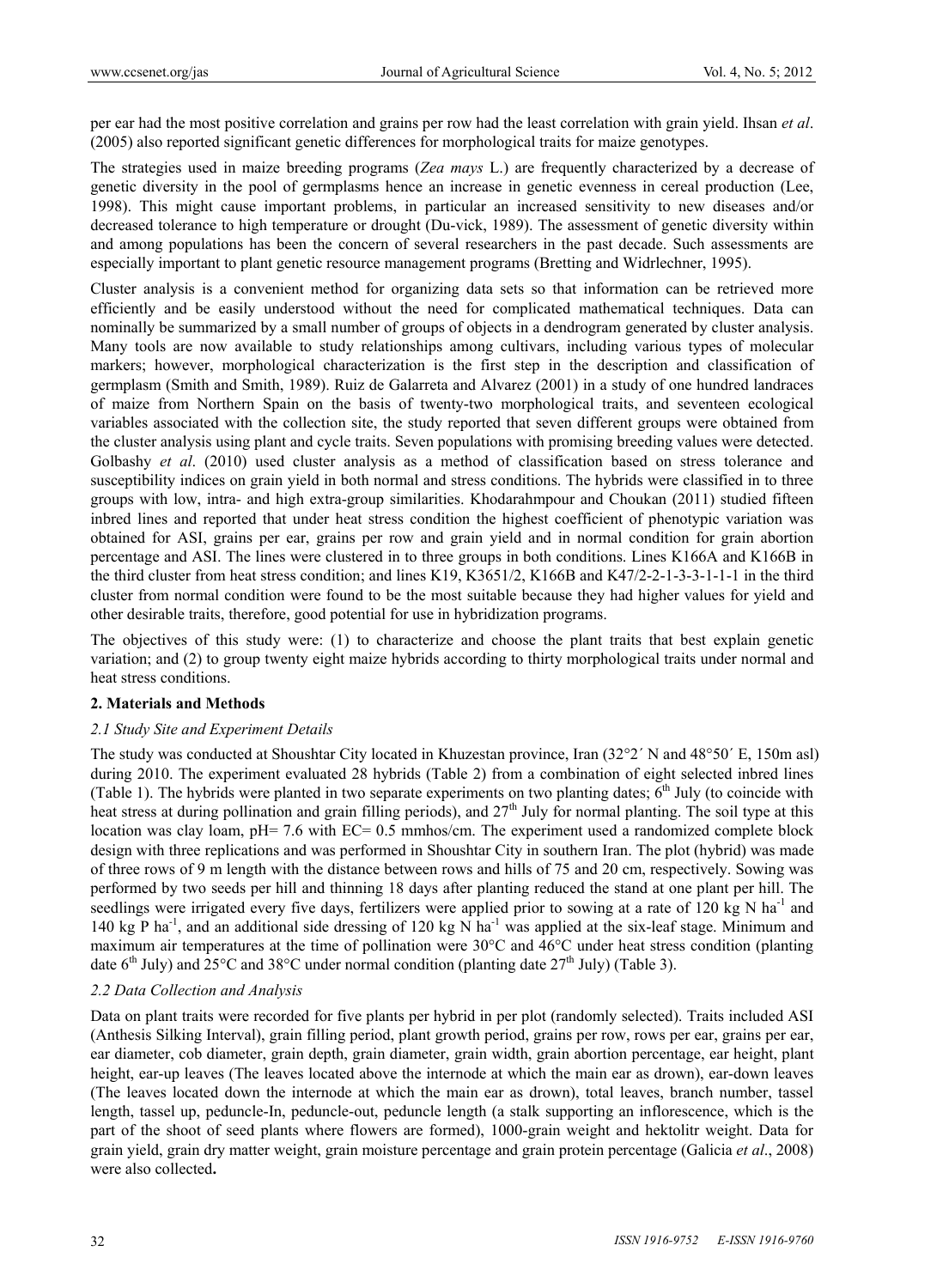Analysis of variance, phenotypic correlation, descriptive statistics and cluster analysis (Ward's minimum variance method) used the SPSS var. 16 software. All of the investigated traits were subjected to hierarchical cluster analysis.

## **3. Results and Discussion**

Significant differences were observed among the hybrids in both conditions for all the studied traits (Data not shown) except grain width, grain dry matter weight and grain filling rate in normal condition that indicated the variation among hybrids for the studied traits. Ihsan *et al*. (2005) also reported significant genetic differences for morphological traits between maize genotypes.

## *3.1 Phenoyypic Correlation*

Results of correlation coefficients in heat stress condition (Table 4) showed that grain yield with grain filling period, plant growth period, ear height, plant height, ear-down leaves, total leaves, peduncle-out, rows per ear, grains per row, grains per ear, ear diameter, grain depth, grain dry matter weight and 1000-grain weight all had significant and positive correlation, with grain filling rate, grain abortion percentage and grain protein percentage had significant and negative correlation and for the other traits there was no correlation.

But, in normal condition (Table 4) grain yield with grain filling period, plant growth period, rows per ear and grains per ear all had significant and positive correlation, with ASI significant and negative correlation and with other traits there was no correlation. Khodarahmpour and Choukan (2011) in a study of fifteen inbred lines under heat stress and normal conditions reported that grain yield with rows per ear, grains per row, grains per ear, grain depth, grain dry matter weight, 1000-grain weight, ear-down leaves, total leaves, branch number, ear diameter and grain diameter had significant and positive correlation; that grain protein percentage had significant and negative correlation, and with other traits there was no correlation. But, in normal condition grain yield with grain filling period, grains per ear, total leaves, grain width, grains per row, grain depth and ear-down leaves had significant and positive correlation, with ASI and grain protein percentage had significant and negative correlation; and with other traits there was no correlation. Fowler (2003) and Lemon (2007) reported that grain protein percentage is negatively correlated with grain yield in stress condition. Saed Moshchi *et al*. (2010) reported that under the drought stress condition rows per ear had the most positive correlation and grains per row had the least correlation with grain yield.

## *3.2 Coefficient of Phenotypic Variation*

Arithmetic means, standard deviation and coefficient of phenotypic variation of traits are shown in Table 4. Under heat stress condition, the highest coefficient of phenotypic variation was obtained for grain yield (79%), grains per ear (74%), grains per row (68%). But, the lowest coefficient of phenotypic variation was obtained for hektolitr weight (5%), total leaves (5.5%) and plant growth period (6%).

Under the normal condition the highest coefficient of phenotypic variation was obtained for grain abortion percentage (71%) and ASI (50%). But, the lowest coefficient of phenotypic variation was obtained for plant growth period  $(4\%)$ , hektolitr weight  $(6\%)$ , ear-up leaves  $(6\%)$ , total leaves  $(6\%)$  and rows per ear  $(6\%)$  (Table 3). Khodarahmpour and Choukan (2011) in a study on fifteen inbred lines showed that under heat stress condition, the highest coefficient of phenotypic variation was obtained for ASI, grains per ear, grains per row and grain yield and in normal condition for grain abortion percentage and ASI. Abayi *et al*. (2004) reported significant genetic variation in important agronomic traits. The results of Jotshi *et al*. (1988), Alvarez and Lasa (1994), Lu *et al*. (1994) and Zhang *et al*. (1995) demonstrated the importance of quantifying genetic variability among maize cultivars grown in an area before initiation of a breeding program.

## *3.3 Classification of Hybrids via Cluster Analysis*

Cluster analysis was done using the data for thirty morphological traits under both conditions. Results of the cluster analysis (Ward's minimum variance method) showed clustered hybrids with cut dendrogram in interval 5 to three groups in the both conditions (Figures 1 and 2). In the heat stress condition, the first cluster included 20 of the hybrids and for the traits of grain protein percentage, grain moisture percentage, grain abortion percentage, plant height, ear height, branch number and peduncle-in results were higher than the total mean and were lower than the total mean for the other traits and/or had no difference from the total mean (Table 5). The second cluster included two hybrids for all desirable traits; grain yield, grain filling period, grain filling rate, plant growth period, grain dry matter weight, 1000-grain weight, hektolitr weight, grains per row, rows per ear, grains per ear, ear diameter, grain depth, grain diameter, plant height, ear height, ear-up leaves, ear-down leaves, tassel length, tassel up, peduncle-out and peduncle length results were higher than the total mean and were lower than the total mean for the other traits and/or had no difference from the total mean (Table 5). The third cluster included six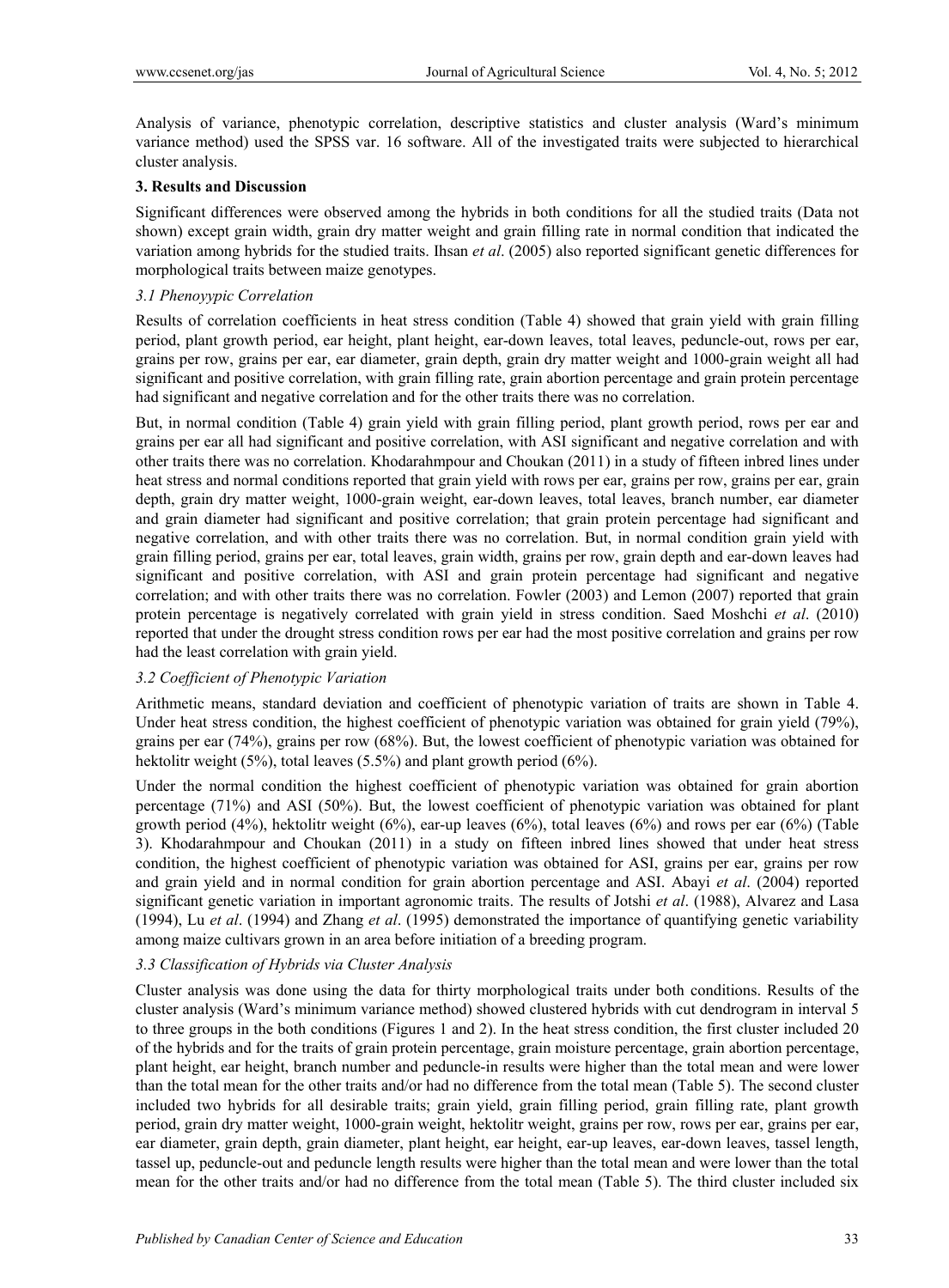hybrids for all traits except ASI, grain filling rate, grain protein percentage, grain abortion percentage, ear-up leaves, ear-down leaves, total leaves, tassel length, tassel up and peduncle length results were higher than the total mean (Table 5).

In the normal condition, the first cluster included twenty one hybrids for traits of grain yield, ASI, hektolitr weight, grains per row, grains per ear, peduncle-in and peduncle length, results were higher than total mean and lower than the total mean for other traits and/or had no difference from the total mean (Table 6). The second cluster included four hybrids for all traits; ASI, grain protein percentage, hektolitr weight, grains per row, grain width, grain abortion percentage, ear height, ear-up leaves, total leaves and peduncle-in it results were lower than the total mean and for other traits it was the higher than the total mean and/or had no difference from the total mean (Table 6). The third cluster included three hybrids for traits of grain filling rate, grain dry matter weight, grain moisture percentage, grains per ear, grain abortion percentage, plant height, ear height, tassel length and tassel up, it results were higher than that of total mean and lower than the total mean for other traits and/or had no difference from the total mean (Table 6).

With attention to the research findings of Jones *et al*. (1985) and Johnson (2000) which demonstrated that an increase of temperature caused an increase in grain abortion percentage; and the report of Lauer (2006), also showing that heat stress prevented the synchronization between pollen fall and silk appearance and resulted in increased grain abortion, it is hybrids of the second cluster are recommended for cultivation because they had higher values for yield ASI and grain protein percentage and other desirable traits and lower grain abortion percentages. Also, the hybrids of the second cluster had good results under the normal condition.

Ruiz de Galarreta and Alvarez (2001) in a study of one hundred landraces of maize from Northern Spain on the basis of twenty-two morphological traits, and seventeen ecological variables associated with the collection site, the study reported that seven different groups were obtained from the cluster analysis using plant and cycle traits. Seven populations with promising breeding values were detected. Golbashy *et al*. (2010) used cluster analysis as a method of classification based on stress tolerance and susceptibility indices on grain yield in both normal and stress conditions. The hybrids were classified in to three groups with low, intra- and high extra-group similarities. Khodarahmpour and Choukan (2011) studied fifteen inbred lines and reported that under heat stress condition the highest coefficient of phenotypic variation was obtained for ASI, grains per ear, grains per row and grain yield and in normal condition for grain abortion percentage and ASI. The lines were clustered in to three groups in both conditions. Lines K166A and K166B in the third cluster from heat stress condition; and lines K19, K3651/2, K166B and K47/2-2-1-3-3-1-1-1 in the third cluster from normal condition were found to be the most suitable because they had higher values for yield and other desirable traits, therefore, good potential for use in hybridization programs.

# **4. Conclusion**

Results from hybrids grown under heat stress condition showed that grain yield with grain filling period, plant growth period, ear height, plant height, ear-down leaves, total leaves, peduncle-out, rows per ear, grains per row, grains per ear, ear diameter, grain depth, grain dry matter weight and 1000-grain weight all had significant and positive correlation with grain filling rate, grain abortion percentage and grain protein percentage had significant and negative correlation and that with the other traits there was no correlation. But, in normal condition grain yield with grain filling period, plant growth period, rows per ear and grains per ear all had significant and positive correlation, with ASI and significant and negative correlation, but with the other traits there was no correlation. Therefore the traits of grain filling period, plant growth period, rows per ear and grains per ear in both conditions had positive and significant correlation with grain yield.

Under the heat stress condition, the highest coefficient of phenotypic variation was obtained for grain yield, grains per ear, grains per row and ASI. But, the lowest coefficient of phenotypic variation was obtained for hektolitr weight, total leaves and plant growth period. Therefore in this case, it can be said that these traits, in terms of being genetic resources in this study, had low range for use in selection projects. Also, under heat stress condition there was high diversity in the traits of grains per ear and grains per row and with attention to the high correlation that these traits had with grain yield, these traits can be used as important factors in indexes for the selection of hybrids in heat stress condition. Under normal condition the highest coefficient of phenotypic variation was obtained for grain abortion percentage and ASI. But, the lowest coefficient of phenotypic variation was obtained for hektolitr weight, ear-up leaves, total leaves, rows per ear and plant growth period. With attention to high correlation and negative ASI with grain yield, the minimum of ASI was the most important index in the selection of hybrids with high grain yield in normal condition.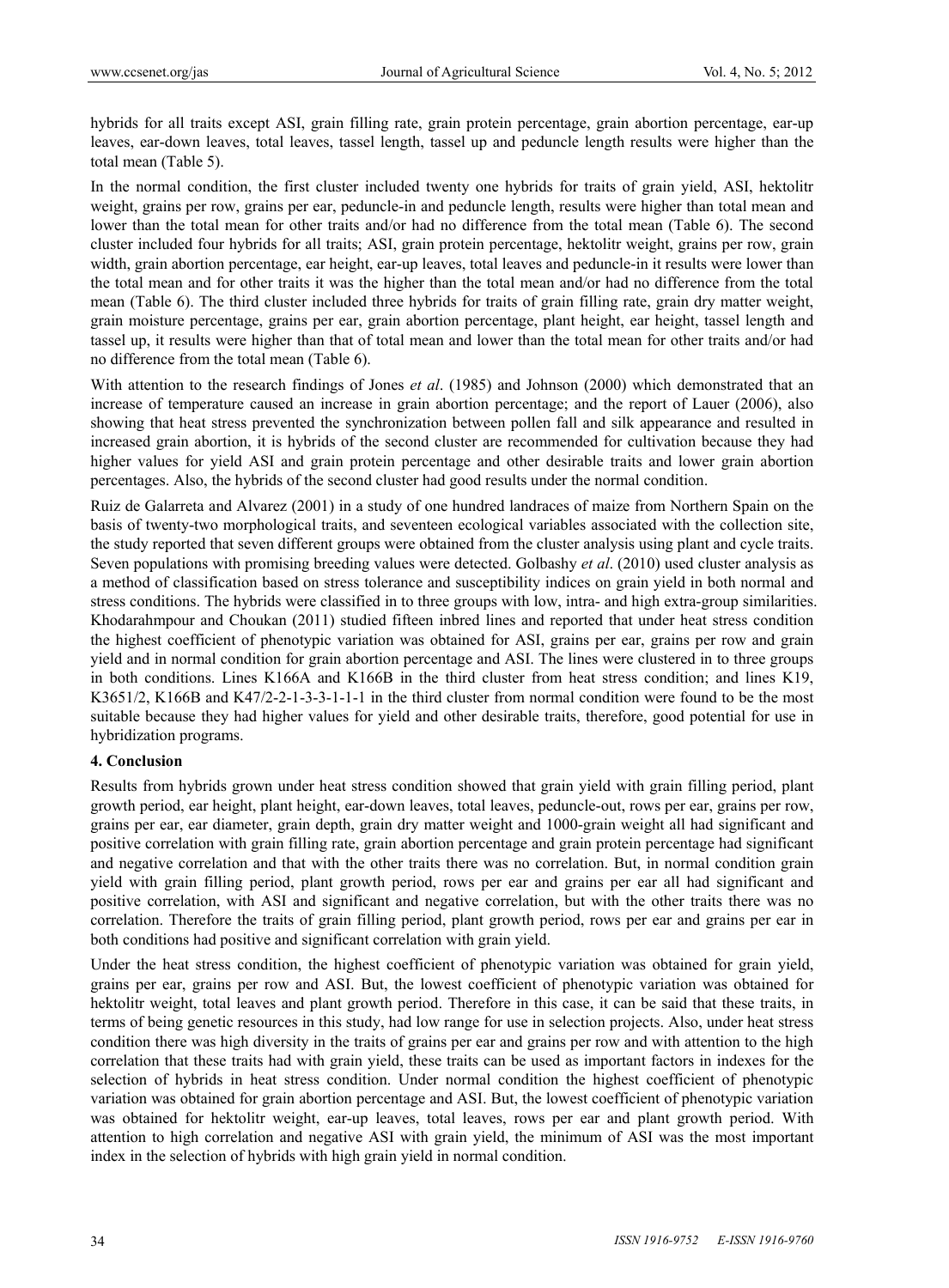Cluster analysis by Ward' s minimum variance, clustered hybrids in to three groups in both conditions. Hybrids K18×K166B and K18×K47/2-2-1-21-2-1-1-1 in the second cluster in the heat stress condition and hybrids K18×K166B, K166A×K3640/5, K166A×K47/2-2-1-21-2-1-1-1 and K166A×K19 in the second cluster in the normal condition were the most suitable because they had higher values for grain yield and other desirable traits and lower grain abortion percentages, ASI and grain protein percentage indications that show that hybrids of these clusters are suitable for cultivation under the studied conditions. In both conditions the joint hybrids K18×K166B and K18×K47/2-2-1-21-2-1-1-1, are recommended for cultivation in heat stress and normal conditions.

# **Acknowledgements**

The corresponding author gratefully acknowledges the funding from the Islamic Azad University, Shoushtar branch through Grant.

# **References**

Abayi, I. K., Ojo, A. A., Kalu, B. A., & Adeyemo, M. O. (2004). Genetic variability, heritability and genetic variance in S1 progenies of extra-early and early maize (*Zea mays* L.) population. *Journal Sustainable Agriculture Environment, 6*, 179-184.

Ahmad, S. Q., Khan, S., Ghaffar, M., & Ahmad, F. (2011). Genetic Diversity Analysis for Yield and Other Parameters in Maize (*Zea mays* L.) Genotypes. *Asian Journal of Agricultural Science, 3*(5), 385-388.

Aldrich, S. R., Scott, W. O., & Hoeft, R. G. (1986). *Modern Maize Production*. 3th Edition, A and L publications, Inc., Station A, Box F, Champaign, Illinois 61820.

Alvarez, A., & Lasa, J. M. (1994). Collecting and preliminary evaluation of local maize in northern Spain. *Plant Genetic Resources Newsletter, 100*, 21-23.

Bretting, P. K., & Goodman, M. M. (1989). Karyological variation in Mesoamerican races of maize and its systematic significance. *Economical Botany, 43*, 107-124. http://dx.doi.org/10.1007/BF02859330

Duvick, D. (1989). *Possible genetic causes of increased variability in U.S. maize yields*. Pages 147-156. In: J. R. Yerson and P.B.R. Hazell (eds.). Variability in Grain Yields: Implications for Agricultural Research and Policy in Developing Countries. Johns Hopkins University Press, Baltimore, MD.

Fowler, D. B. (2003). Crop nitrogen demand and grain protein concentration of spring and winter wheat. *Agronmy Journal, 95*, 260- 265. http://dx.doi.org/10.2134/agronj2003.0260

Galicia, L., Nurit, E., Rosales, A., & Palacios – Rojas, N. (2008). Maize nutrition quality and plant tissue analysis laboratory, CIMMYT, 42p.

Golbashy, M., Khavari Khorasani, S., Ebrahimi, M., & Choucan, R. (2010). Evaluation of drought tolerance of some corn (*Zea mays* L.) hybrids in Iran*. African Journal of Agricultural Research, 5*(19), 2714-2719

Ihsan, H., Khalil, I. H., Rehman, H., & Iqbal, M. (2005). Genotypic Variability for morphological traits among exotic maize hybrids. *Sarhad Journal of Agriculture, 21*(4), 599-602.

Johnson, C. (2000). Ag answers: post-pollination period critical to maize yields. Agricultural Communication Service, Purdue University. 42p.

Jones, R. J., Roessler, J. A., & Ouattar, S. (1985). Thermal environment during endosperm cell division in maize: Effects on number of endosperm cells and starch granules. *Crop Science, 25*, 830-834. http://dx.doi.org/10.2135/cropsci1985.0011183X002500050025x

Jotshi, P. N., Bhat, B. K., & Bhan, M. K. (1988). Genetic variability and character association in maize grown in Jammu province. *Maize Genetic Cooperation Newsletter*, *62*, 105-106.

Khodarahmpour, Z., & Choukan, R. (2011). Study of the Genetic Variation of Maize (*Zea mays* L.) Inbred Lines in Heat Stress Condition Using Cluster Analysis. *Seed and Plant Journal,* 1-27(4).

Lauer, J. (2006). *Concerns about drought as maize pollination begins*. Wiscousin Crop Manager.

Lee, M. (1998). Genome projects and gene pools: New germplasm for plant breeding? *Proceedings of the National Academy of Sciences, 95*, 2001-2004. http://dx.doi.org/10.1073/pnas.95.5.2001

Lemon, J. (2007). *Nitrogen management for wheat protein and yield in the sperance port zone*. Department of Agriculture and Food Publisher, 25p.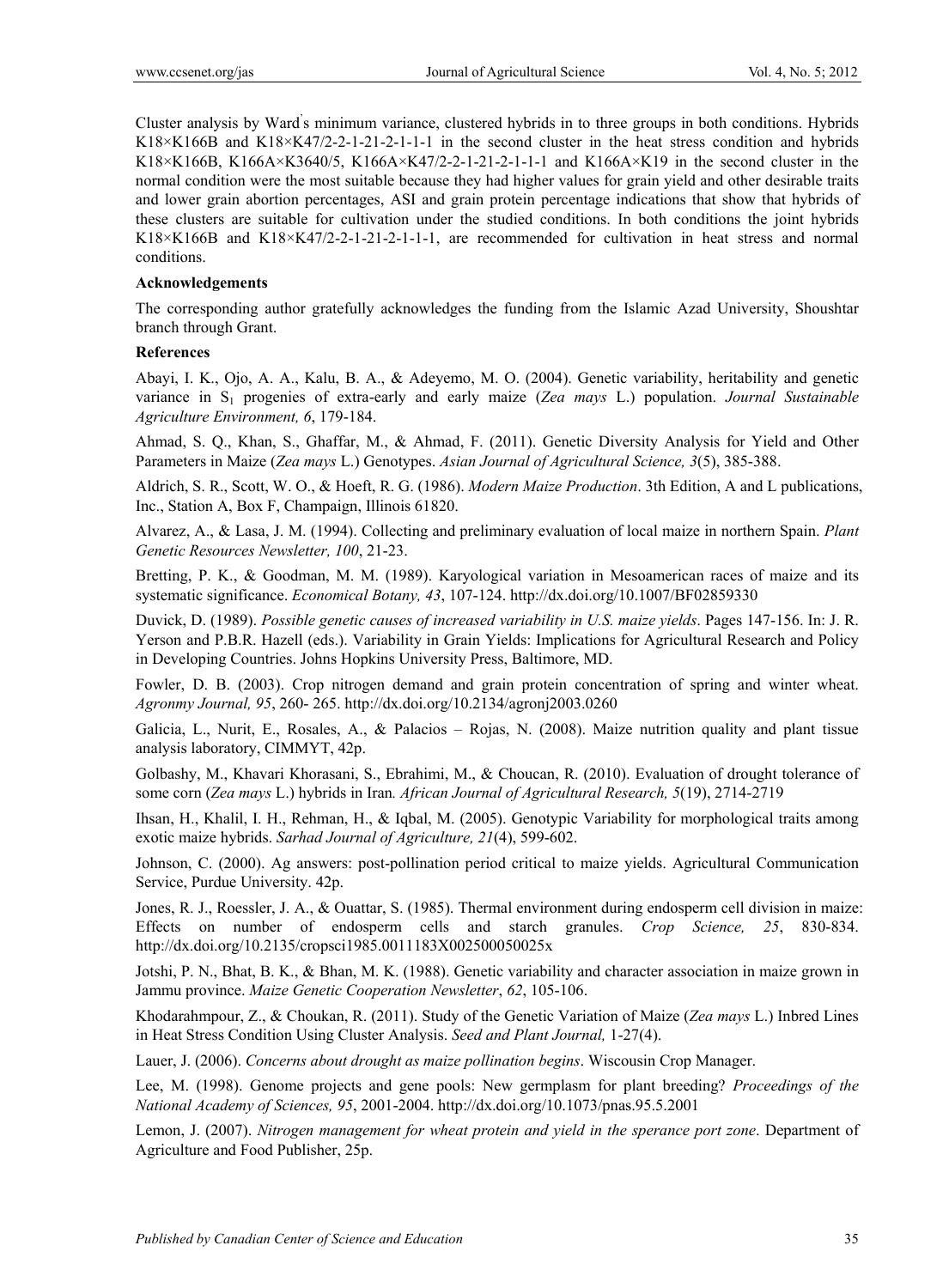Lu, H., Zheng, Y. L., Xiong, X. Z., Li, J. S., Xiong, Z., & Liu, J. L. (1994). Allozyme polymorphism within and among local varieties of maize in southwestern China. *Maize Genetic Cooperation Newsletter, 68*, 113-115.

Ruiz de Galarreta, J. I., & Alvarez, A. (2001). Morphological classification of maize landraces from Northern Spain. *Genctic Resources of Crop Evolution, 48*, 391-400. http://dx.doi.org/10.1023/A:1012074606561

Sadek, S. E., Ahmed, M. A., & Abd-El-Ghaney, H. M. (2006). Correlation and path coefficient analysis in parents inbred lines and their six white corn (*Zea mays* L.) single crosses developed and grown in Egypt. *Journal of Applied Science Research, 2*(3), 159-167.

Saed Moshchi, A., Piraste Anoshe, H., & Zare, S. (2010). *The 11th Crop Production & Breeding Congress Iran*, University of Shahid Beheshti. P 472-475.

Samuel, R. A., Scott, W. O., & Hoft, R. G. (1986). *Modern Maize Production.* 3th Edition. A and L publishers, Inc., Station A, Box F, Champaign, Illinois 61820. Similar to reference No. 2.

Smith, J. S. C., & Smith, O. S. (1989). The description and assessment of distances between inbred lines of maize: The utility of morphological, biochemical, and genetic descriptors and a scheme for the testing of distinctiveness between inbred lines. *Maydica*, *34*,151-161.

Tester, M., & Bacic, M. (2005). Abiotic stress tolerance in grasses. From model plants to crop plants. *Plant Physiology*, *137*, 791–793. http://dx.doi.org/10.1104/pp.104.900138

Zhang, Y., Mar, M., Chekhovsky, K., Kupfer, D., Lai, H., & Roe, B. A. (2005). Differential gene expression in Festuca under heat stress conditions. *Journal of Experimental Botany, 56*, 897-907. http://dx.doi.org/10.1093/jxb/eri082

Zhang, Z. X., Zheng, Y. L., Li, J. S., & Liu, J. L. (1995). Allozyme polymorphism and relationships to quantitative traits: diversity of 10 local varieties. *Maize Genetic Cooperation Newsletter, 69*, 138-142.

| Inbred lines                                             | Pedigree sources/origin             |  |
|----------------------------------------------------------|-------------------------------------|--|
| Lancaster Sure Crop (LSC)                                |                                     |  |
| MO17                                                     | CI. $187-2 \times C103$             |  |
| K18                                                      | Derived from MO17 changes in Iran   |  |
| K <sub>19</sub>                                          | Derived from MO17 changes in Iran   |  |
| K19/1                                                    | Derived from K19 changes in Iran    |  |
| Reid Yellow Dent (RYD)                                   |                                     |  |
| <b>B73</b>                                               | BSSS C5(Iowa Stiff Stalk Synthetic) |  |
| A679                                                     | A B73 back-cross derived line       |  |
|                                                          | $[(A662 \times B73)(3)]$            |  |
| Extracted from late synthetic (Created in Iran)          |                                     |  |
| K3651/1                                                  | SYN-Late(Iran)                      |  |
| K3640/5                                                  | SYN-Late(Iran)                      |  |
| K3651/2                                                  | SYN-Late(Iran)                      |  |
| Lines extracted from CIMMYT originated materials in Iran |                                     |  |
| K166A                                                    |                                     |  |
| K3544/1                                                  |                                     |  |
| K166B                                                    |                                     |  |
| Lines extracted from Unknown materials in Iran           |                                     |  |
| K74/1                                                    |                                     |  |
| $K47/2 - 2 - 21 - 2 - 1 - 1 - 1$                         |                                     |  |
| $K47/2 - 2 - 1 - 3 - 3 - 1 - 1 - 1$                      |                                     |  |

Table 1. Some characteristics studied inbred lines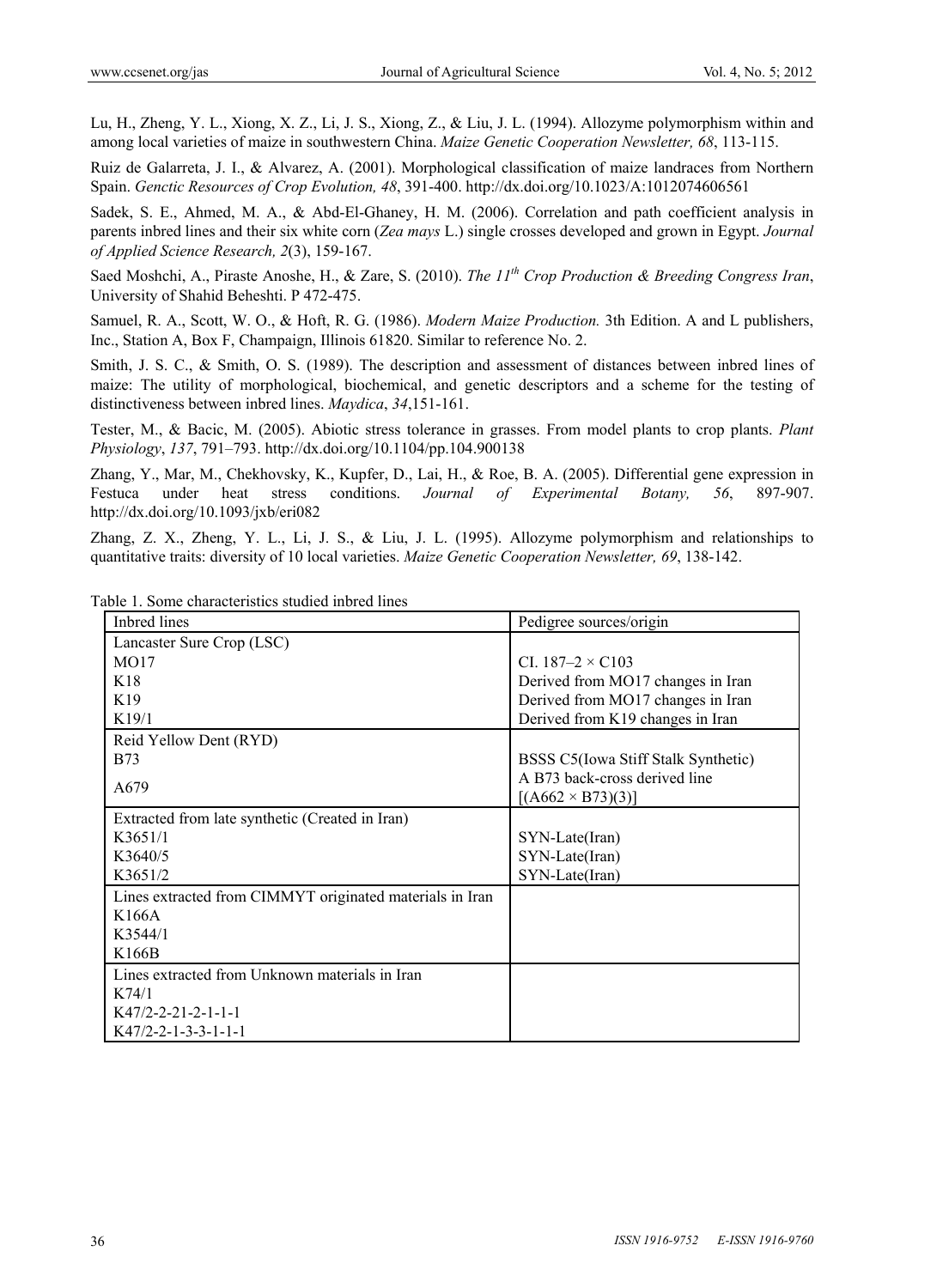| Table 2. Types of hybrids produced by crosses of inbred lines |  |  |
|---------------------------------------------------------------|--|--|
|                                                               |  |  |

| Number         | Hybrid                                          | Number | Hybrid                                            |
|----------------|-------------------------------------------------|--------|---------------------------------------------------|
|                | K18×K3651/1                                     | 15     | A679×K166B                                        |
| 2              | $K18\times A679$                                | 16     | A679×K3640/5                                      |
| 3              | $K18 \times K166A$                              | 17     | A679×K47/2-2-1-21-2-1-1-1                         |
| $\overline{4}$ | $K18 \times K166B$                              | 18     | $A679\times K19$                                  |
| 5              | K18×K3640/5                                     | 19     | $K166A \times K166B$                              |
| 6              | $K18 \times K47/2 - 2 - 1 - 21 - 2 - 1 - 1 - 1$ | 20     | K166A×K3640/5                                     |
|                | $K18\times K19$                                 | 21     | K166A $\times$ K47/2-2-1-21-2-1-1-1               |
| 8              | $K3651/1\times A679$                            | 22     | $K166A \times K19$                                |
| 9              | $K3651/1\times K166A$                           | 23     | K166B×K3640/5                                     |
| 10             | K3651/1×K166B                                   | 24     | $K166B \times K47/2 - 2 - 1 - 21 - 2 - 1 - 1 - 1$ |
| 11             | K3651/1×K3640/5                                 | 25     | $K166B\times K19$                                 |
| 12             | $K3651/1\times K47/2-2-1-21-2-1-1-1$            | 26     | $K3640/5\times K47/2-2-1-21-2-1-1-1$              |
| 13             | $K3651/1\times K19$                             | 27     | K3640/5×K19                                       |
| 14             | A679×K166A                                      | 28     | $K47/2 - 2 - 1 - 21 - 2 - 1 - 1 \times K19$       |

Table 3. Average minimum and maximum temperature of research farm in heat stress and normal conditions in 2010

| Months    | Temperature $(^{\circ}C)$ |                |  |  |
|-----------|---------------------------|----------------|--|--|
|           | Minimum                   | Maximum        |  |  |
| July      | $31^{\circ}$ C            | $46^{\circ}$ C |  |  |
| August    | $32^{\circ}$ C            | $46^{\circ}$ C |  |  |
| September | $30^{\circ}$ C            | $46^{\circ}$ C |  |  |
| October   | $25^{\circ}$ C            | $38^{\circ}$ C |  |  |
| November  | $17^{\circ}$ C            | $27^{\circ}$ C |  |  |

Table 4. Descriptive statistics and coefficient of phenotypic variation and correlation of the traits with grain yield in maize hybrids under heat stress and normal conditions

| Traits                                    | Mean            |               | Standard         |                | Phenotypic $cv(\%)$      |                 |                    | Correlation   |
|-------------------------------------------|-----------------|---------------|------------------|----------------|--------------------------|-----------------|--------------------|---------------|
|                                           |                 |               | deviation        |                |                          |                 |                    |               |
|                                           | Normal          | <b>Stress</b> | Normal           | <b>Stress</b>  | Normal                   | <b>Stress</b>   | Normal             | <b>Stress</b> |
| Grain yield $(Kgha^{-1})$                 | 3135            | 953           | 837.9            | 754.5          | 27                       | 79              |                    |               |
| $ASI$ (day)                               | 2.2             | 3             | 1.1              | 1.3            | $\overline{50}$          | 43              | $-0.42*$           | 0.14ns        |
| Grain filling period (day)                | 71              | 65            | 5.4              | 7.3            | $\,8\,$                  | 11              | $0.43*$            | $0.49**$      |
| Grain filling rate (mgday <sup>-1</sup> ) | 4.1             | 4.1           | 0.55             | 0.56           | 13                       | 14              | $0.097$ ns         | $-0.65**$     |
| Plant growth period (day)                 | 126.3           | 124           | 5                | 7.1            | $\overline{\mathcal{L}}$ | 6               | $0.73**$           | $0.54*$       |
| Grain protein percentage                  | 7.9             | 12.7          | $\overline{1.1}$ | 1.4            | $\overline{14}$          | $\overline{11}$ | $-0.14$ ns         | $-0.65**$     |
| Grain dry matter weight (mg)              | 293.8           | 267.6         | 38.8             | 34.6           | 13                       | 13              | 0.32ns             | $0.87*$       |
| 1000 grain weight (gr)                    | 334             | 324.4         | 59.8             | 58.8           | 18                       | 18              | 0.33ns             | $0.56**$      |
| Hektolitr weight $(\text{grl}^{-1})$      | 701.4           | 730.4         | 41.4             | 33.5           | 6                        | 5               | $-0.08$ ns         | 0.25ns        |
| Grain moisture percentage                 | 24.7            | 15.3          | 1.8              | $\sqrt{2}$     | $\overline{7}$           | 13              | 0.07ns             | $-0.13$ ns    |
| Grain per row                             | 30              | 7.3           | 6.6              | $\overline{5}$ | 22                       | 68              | $0.07$ ns          | $0.74**$      |
| Rows per ear                              | 14              | 10            | 0.79             | 2.5            | 6                        | 25              | $0.53**$           | $0.68**$      |
| Grain per ear                             | 431             | 90            | 95               | 66.5           | $\overline{22}$          | 74              | $0.40*$            | $0.80**$      |
| Ear diameter (cm)                         | 4.1             | 3.1           | 0.34             | 0.3            | $\,8\,$                  | 10              | 0.19ns             | $0.67**$      |
| Ear wood diameter (cm)                    | 2.4             | 2.2           | 0.2              | 0.21           | 8                        | 10              | $0.24$ ns          | 0.18ns        |
| Grain depth (cm)                          | 0.9             | 0.45          | 0.15             | 0.12           | $\overline{17}$          | 27              | $0.097$ ns         | $0.81**$      |
| Grain width (cm)                          | 0.44            | 0.59          | 0.07             | 0.07           | 16                       | 11              | 0.18ns             | 0.13ns        |
| Grain diameter (cm)                       | 0.68            | 0.69          | 0.06             | 0.07           | 9                        | 10              | 0.1 <sub>ns</sub>  | $0.42**$      |
| Grain abortion percentage                 | 3.5             | 34.6          | 2.5              | 15.6           | 71                       | 45              | $-0.15$ ns         | $-0.42*$      |
| Plant height (cm)                         | 150.8           | 130.9         | 12               | 26.9           | 8                        | 21              | $-0.17$ ns         | $0.53**$      |
| Ear height (cm)                           | 66.9            | 56            | 7.6              | 15             | 11                       | 27              | $-0.096$ ns        | $0.46*$       |
| Ear-up leaves                             | 5.6             | 6             | 0.33             | 0.49           | 6                        | 8               | $0.24$ ns          | $0.26$ ns     |
| Ear-down leaves                           | 6               | 6             | 0.52             | 0.69           | 9                        | 11.5            | 0.05ns             | $0.40*$       |
| Total leaves                              | 12              | 12            | 0.7              | 0.66           | 6                        | 5.5             | 0.09 <sub>ns</sub> | $0.58**$      |
| Tassel length (cm)                        | 36              | 36.2          | $\overline{4}$   | 2.7            | 11                       | $7.5\,$         | $-0.17ns$          | 0.05ns        |
| Tassel up (cm)                            | $\overline{26}$ | 26            | 3.2              | 2.1            | 12                       | $\,8\,$         | $-0.16$ ns         | 0.12ns        |
| <b>Branch</b> number                      | 12.7            | 13.6          | 2.1              | $\overline{2}$ | 16.5                     | 15              | 0.14ns             | $0.07$ ns     |
| Peduncle-In (cm)                          | 7.7             | 6.5           | 1.9              | 0.84           | 25                       | 13              | $0.26$ ns          | 0.20ns        |
| Peduncle-out (cm)                         | 7.4             | 6.6           | 1.1              | 1.4            | 15                       | 21              | $-0.02$ ns         | $0.38*$       |
| Peduncle length (cm)                      | 15              | 13            | 2.6              | 2.1            | 17                       | 16              | 0.17ns             | $0.31$ ns     |

ns, \* and \*\*:nonsignificant, significant at 5% and 1% probability level, respectively.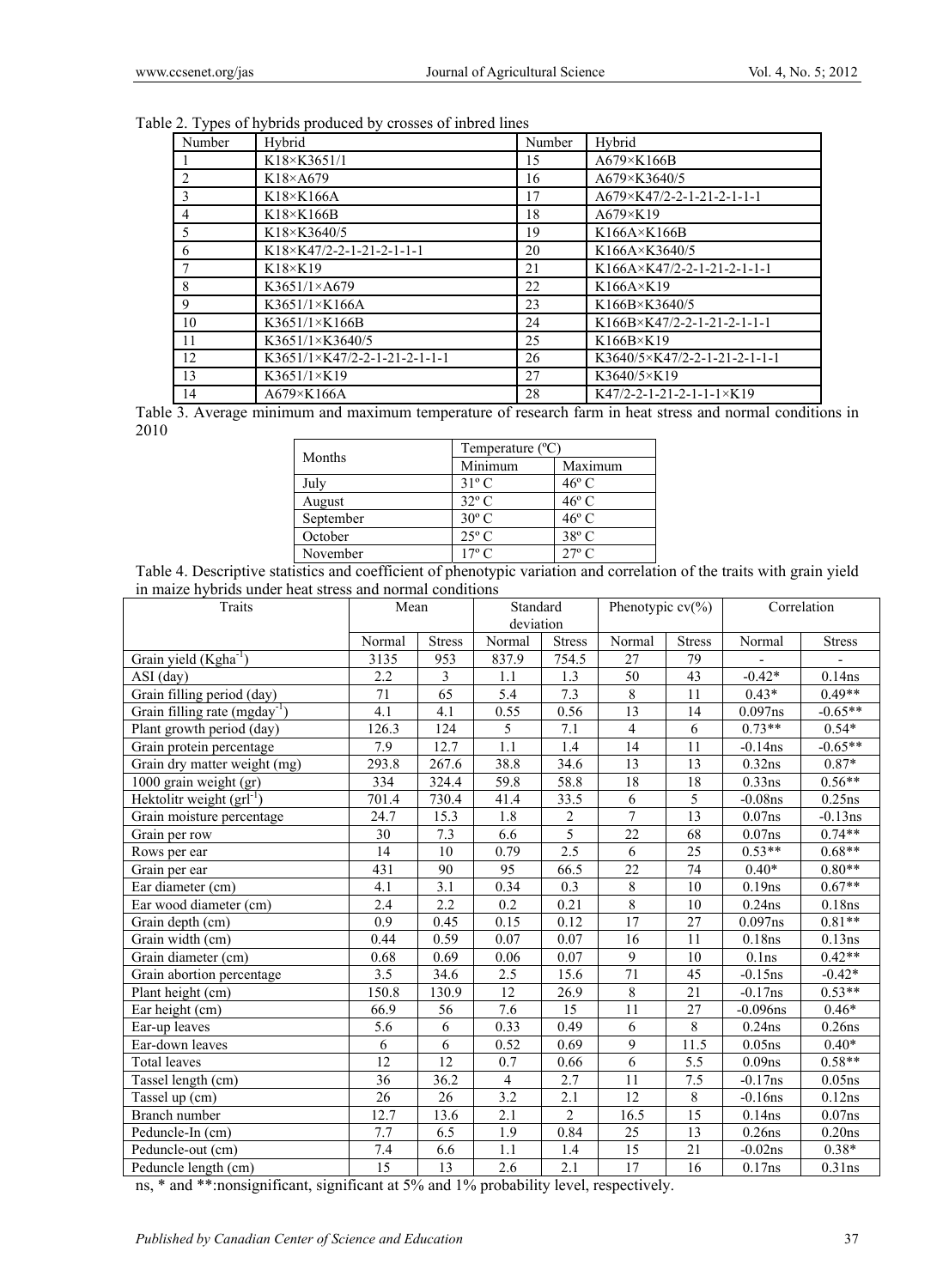|                                           | Cluster 1                      | Cluster 2        | Cluster 3         | Total |
|-------------------------------------------|--------------------------------|------------------|-------------------|-------|
| <b>Traits</b>                             | 1,2,3,5,7,8,9,11,12,13,14,15   | 4,6              | 10,19,22,23,24,25 | mean  |
|                                           | 16, 17, 18, 20, 21, 26, 27, 28 |                  |                   |       |
| Grain yield (Kgha <sup>-1</sup> )         | 581.35,-39                     | $3032.5 + 218.3$ | $1497.2,+57.2$    | 952.7 |
| ASI (day)                                 | 2.9,0                          | $2.85,-1.7$      | $2.7,-6.3$        | 2.9   |
| Grain filling period (day)                | $64, -1.4$                     | $65.5,+0.8$      | $70.8,+9$         | 65    |
| Grain filling rate (mgday <sup>-1</sup> ) | $4, -2.4$                      | $4.7,+14.6$      | $3.9,-5.4$        | 4.1   |
| Plant growth period (day)                 | $122.6,-1.3$                   | $125.5,+1$       | $129.3,+4.1$      | 124.2 |
| Grain protein percentage                  | $13.1,+3.2$                    | $10.69, -15.8$   | $12.12,-4.6$      | 12.7  |
| Grain dry matter weight (mg)              | 259, -3.2                      | $305, +14$       | $283.5,+5.9$      | 267.6 |
| 1000 grain weight (gr)                    | 310,-4.4                       | $340.5,+5$       | $366.8,+13$       | 324.4 |
| Hektolitr weight $(\text{grl}^{-1})$      | 724.85,-0.76                   | $740,+1.3$       | $745.5,+2.1$      | 730.4 |
| Grain moisture percentage                 | $15.4,+0.43$                   | $14.5,-5.2$      | $15.5,+1.4$       | 15.3  |
| Grain per row                             | $5.5, -24.9$                   | $18.5, +152.7$   | $9.7 + 32$        | 7.3   |
| Rows per ear                              | $8.8,-10.1$                    | $12.5, +27.7$    | $12.2,+24.3$      | 9.8   |
| Grain per ear                             | $67.3,-25.5$                   | $248, +174.6$    | $117,+29.5$       | 90.3  |
| Ear diameter (cm)                         | $3, -3.2$                      | $3.5, +13.5$     | $3.3,+7.14$       | 3.08  |
| Ear wood diameter (cm)                    | $2.14,-1.3$                    | $2.16,-0.69$     | $2.26,+4.2$       | 2.17  |
| Grain depth (cm)                          | $0.4,-11$                      | $0.68,+51$       | $0.52,+14.8$      | 0.45  |
| Grain width (cm)                          | $0.58,-1.7$                    | $0.55,-6.8$      | $0.62,+4.2$       | 0.59  |
| Grain diameter (cm)                       | $0.67,-2.6$                    | $0.76,+10$       | $0.7,+1.9$        | 0.69  |
| Grain abortion percentage                 | $35.6,+3$                      | $27.4,-20.7$     | $28.8, -16.7$     | 34.6  |
| Plant height (cm)                         | $134, +2.4$                    | $148.3, +13.3$   | $134.7,+2.9$      | 130.9 |
| Ear height (cm)                           | $56.3, +0.53$                  | $66.25, +18.3$   | $58.9,+5.1$       | 56    |
| Ear-up leaves                             | $5.8,-3.3$                     | $6.2,+4.2$       | $5.8,-2.8$        | 6     |
| Ear-down leaves                           | $6.3,-2.6$                     | $6.7,+2.6$       | 6.5,0             | 6.5   |
| <b>Total leaves</b>                       | 12,0                           | 12,0             | 12,0              | 12    |
| Tassel length (cm)                        | 36.2,0                         | $38, +5$         | $35.4,-2.2$       | 36.2  |
| Tassel up (cm)                            | 26,0                           | $28, +7.7$       | $25.7,-1.1$       | 26    |
| Branch number                             | $13.7,+0.92$                   | $12.5,-8$        | $13.7,+0.92$      | 13.6  |
| Peduncle-In (cm)                          | $6.6,+1.5$                     | $6.3,-3$         | $6.7,+3$          | 6.5   |
| Peduncle-out (cm)                         | $6.5,-1.5$                     | $7.15,+8.3$      | $6.7,+1.5$        | 6.6   |
| Peduncle length (cm)                      | 13,0                           | $14, +7.7$       | $12.8,-1.5$       | 13    |

Table 5. Means and deviation precentag from total mean for maize difference traits of groups in cluster analysis in heat stress condition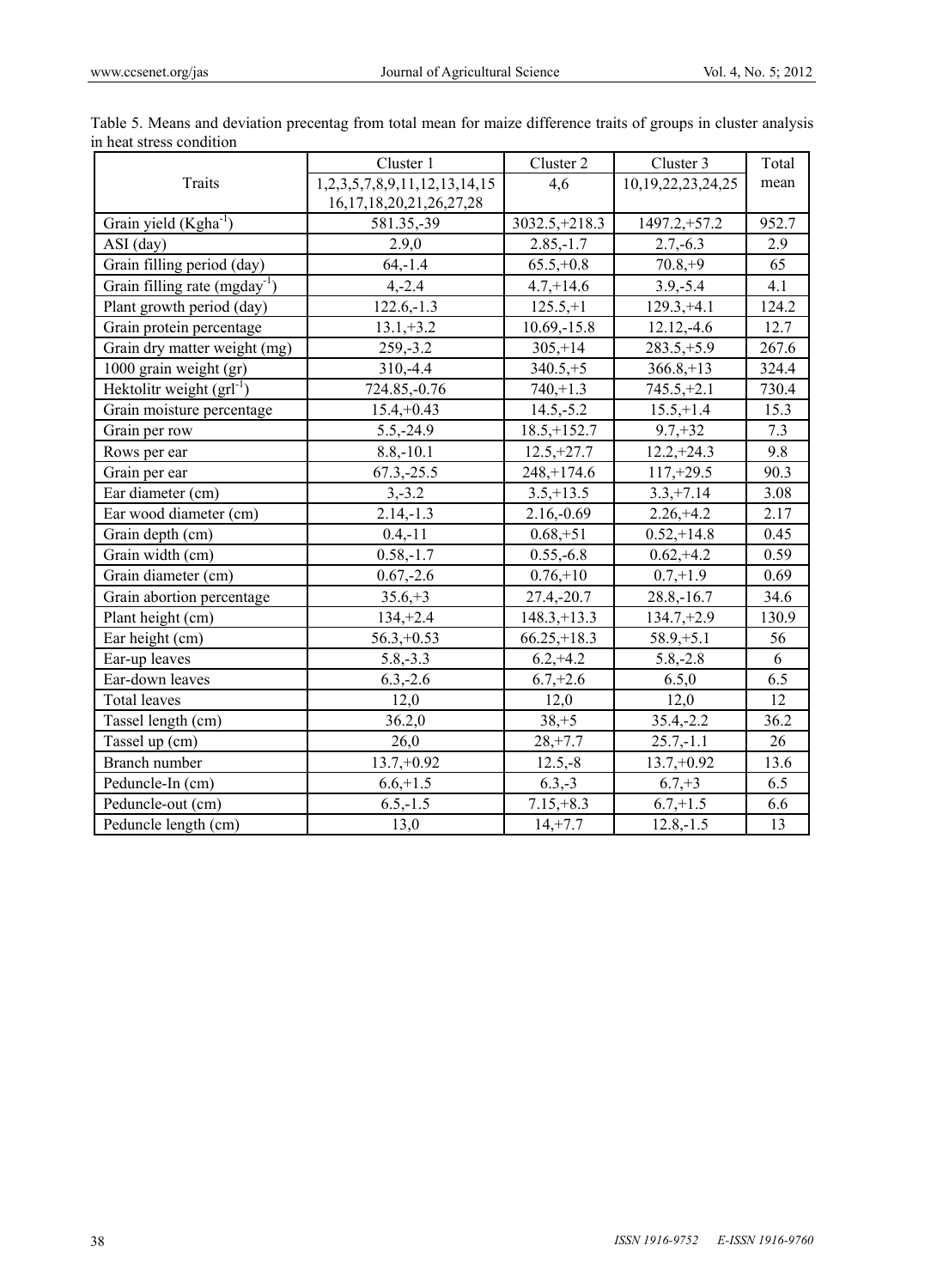|                                           | Cluster 1                          | Cluster 2      | Cluster 3      | Total  |
|-------------------------------------------|------------------------------------|----------------|----------------|--------|
| Traits                                    | 1,2,3,5,6,8,9,10,11,12,13, 14,     | 4, 20, 21, 22  | 7,15,18        | mean   |
|                                           | 16, 17, 19, 23, 24, 25, 26, 27, 28 |                |                |        |
| Grain yield (Kgha <sup>-1</sup> )         | $3160.7,+0.8$                      | $4332,+38.2$   | 1362.7, -56.5  | 3135.4 |
| ASI (day)                                 | $2.3, +3.2$                        | $2.1,-4.5$     | $1.6,-27.3$    | 2.2    |
| Grain filling period (day)                | 71,0                               | $74.8,+5.3$    | $63.7,-10.3$   | 71     |
| Grain filling rate (mgday <sup>-1</sup> ) | 4.1,0                              | $4.4, +7.9$    | $4.7,+13.8$    | 4.1    |
| Plant growth period (day)                 | 126,0                              | $128, +1.6$    | $122,-2.6$     | 126    |
| Grain protein percentage                  | 7.9,0                              | $7.8,-1.3$     | 7.9,0          | 7.9    |
| Grain dry matter weight (mg)              | $287.4,-2.2$                       | $326.5, +11.1$ | $295.3 + 0.52$ | 293.8  |
| 1000 grain weight (gr)                    | 331.8, -0.66                       | $370.5 + 10.9$ | $302,-9.6$     | 334    |
| Hektolitr weight $(grl^{-1})$             | $708.6,+1.1$                       | $672, -4.2$    | $689.7,-1.6$   | 701    |
| Grain moisture percentage                 | $24.4,-0.16$                       | $26.4,+6.9$    | $25.1,+1.6$    | 24.7   |
| Grain per row                             | $30,+0.81$                         | $29,-3$        | $29,-3$        | 29.9   |
| Rows per ear                              | 14.2,0                             | 14.2,0         | 14.2,0         | 14.2   |
| Grain per ear                             | $434.9,+0.89$                      | $433.3,+0.53$  | 409.75, -4.9   | 431    |
| Ear diameter (cm)                         | 4.1,0                              | $4.3, +4.4$    | 4.1,0          | 4.1    |
| Ear wood diameter (cm)                    | $2.3,-3.3$                         | 2.4,0          | 2.4,0          | 2.4    |
| Grain depth (cm)                          | $0.9,-1.1$                         | $0.95,+4.4$    | $0.89,-1.8$    | 0.91   |
| Grain width (cm)                          | 0.44,0                             | $0.43,-2.3$    | $0.4,-8.3$     | 0.44   |
| Grain diameter (cm)                       | $0.67,-1.1$                        | $0.75,+10.3$   | 0.68,0         | 0.68   |
| Grain abortion percentage                 | $3.3, -5.3$                        | $2.9,-16.6$    | $4.7,+35.14$   | 3.5    |
| Plant height (cm)                         | 149.9, -0.59                       | $152.5,+1.1$   | $154, +2.1$    | 150.8  |
| Ear height (cm)                           | 66.9,0                             | $64.7,-3.3$    | $70, +4.5$     | 66.9   |
| Ear-up leaves                             | $5.7,-5.3$                         | $5.6,-6.25$    | $5.4,-10.6$    | 6      |
| Ear-down leaves                           | 6,0                                | 6,0            | 6,0            | 6,0    |
| <b>Total leaves</b>                       | $11.8,-1.8$                        | $11.5,-4.2$    | $11.5, -4.2$   | 12     |
| Tassel length (cm)                        | $35.4,-1.7$                        | 36,0           | $39.5,+9.6$    | 36     |
| Tassel up (cm)                            | $25.6,-1.4$                        | $26.2,+0.7$    | $29, +11.4$    | 26     |
| Branch number                             | $12.7,-2.2$                        | $13.3,+1.9$    | $11.8,-9$      | 13     |
| Peduncle-In (cm)                          | $7.9,+3.1$                         | $7.6,-1.9$     | $6.6, -14.7$   | 7.7    |
| Peduncle-out (cm)                         | 7.4,0                              | $7.6,+2.7$     | $7.2,-2.7$     | 7.4    |
| Peduncle length (cm)                      | $15.3,+2.2$                        | $15.15,+1$     | $13.8,-8.2$    | 15     |

Table 6. Means and deviation precentages from total mean for different maize traits of groups in the cluster analysis in normal condition